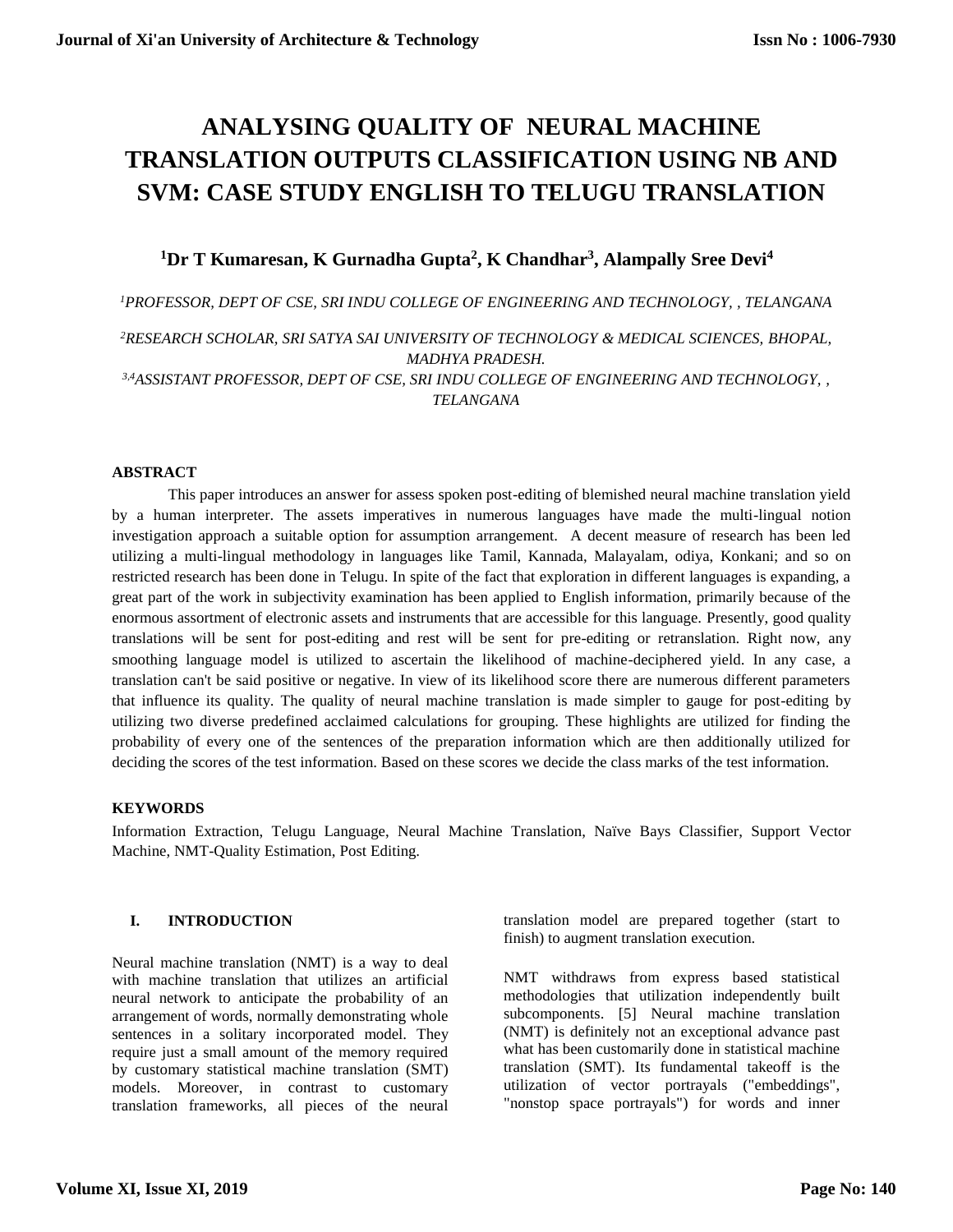states. The structure of the models is less complex than express based models. There is no different language model, translation model, and reordering model, yet only a solitary grouping model that predicts each word in turn. Be that as it may, this grouping forecast is adapted on the whole source sentence and the whole previously delivered target succession. NMT models utilize profound learning and portrayal learning.

In fig 1 shows IIT Hyderabad teacher proposed language exchange.

The word grouping displaying was from the start ordinarily done utilizing a recurrent neural network (RNN). A bidirectional recurrent neural network, known as an encoder, is utilized by the neural network to encode a source sentence for a second RNN, known as a decoder that is utilized to anticipate words in the objective language. [6]





Convolution Neural Networks (Convents) are in principle somewhat better for long continuous sequences, but were initially not used due to several weaknesses that were successfully compensated for by 2017 by using so-called "attention"-based approaches.[\[7\] \[](https://en.wikipedia.org/wiki/Neural_machine_translation#cite_note-attention-7)[8\]](https://en.wikipedia.org/wiki/Neural_machine_translation#cite_note-DeepL-8) There are further Coverage Models addressing the issues in traditional attention mechanism, such as ignoring of past alignment information leading to over-translation and under-translation<sup>[\[9\]](https://en.wikipedia.org/wiki/Neural_machine_translation#cite_note-9)</sup>.

#### **This strategy has a few appealing advantages:**

• Simplicity: Since no progressions are made to the design of the model, scaling to more languages is unimportant — any new information is just included, potentially with over-or under-inspecting to such an extent that all languages are properly spoken to, and utilized with another token if the objective language changes. Since no progressions are made to the preparation strategy, the smaller than expected bunches for preparing are simply tested from the general blended language preparing information simply like for the single-language case. Since no apriori choices about how to dispense parameters for various languages are made, the framework adjusts

consequently to utilize the all out number of parameters productively to limit the worldwide misfortune.

• Low-asset language enhancements: In a multilingual NNMT model, all parameters are verifiably shared by all the language sets being displayed. This powers the model to sum up across language limits during preparing. It is seen that when language sets with minimal accessible information and language sets with copious information are blended into a solitary model, translation quality on the low asset language pair is altogether improved.

• Zero-gave translation: An astonishing advantage of demonstrating a few language matches in a solitary model is that the model can figure out how to interpret between language sets it has never found right now preparing (zero-shot translation) — a working case of move learning inside neural translation models. For instance, a multilingual NNMT model prepared with Telugu→English and English→Telugu models can produce sensible translations for Telugu→Englis in spite of the fact that it has not seen any information for that language pair. We show that the quality of zeroshot language sets can undoubtedly be improved with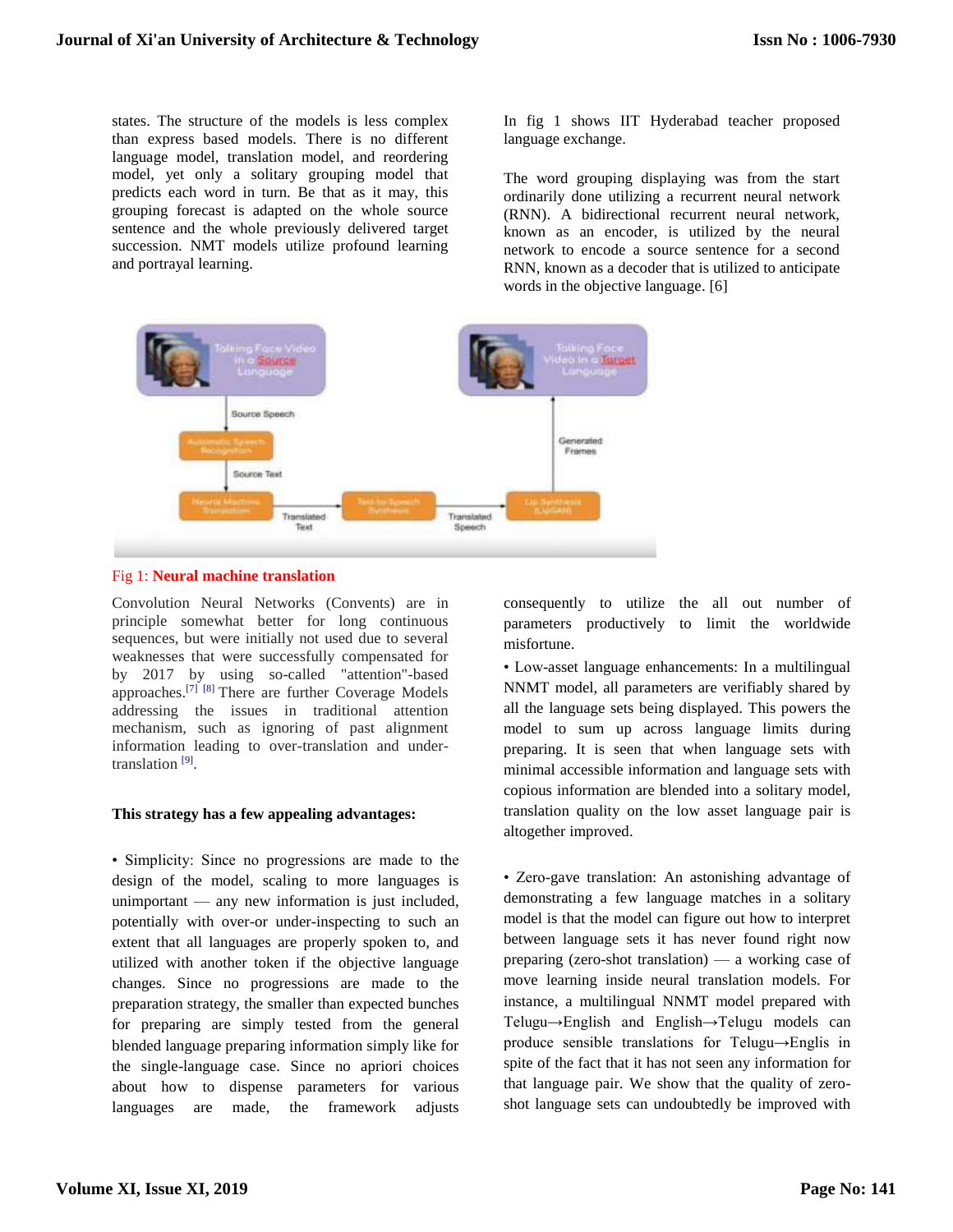minimal extra information of the language pair being referred to (a reality that has been recently affirmed for a related methodology which is talked about in more detail in the following area).

We present outcomes from more learning tests and show how verifiably picked up crossing over acts in contrast with express spanning (i.e., first meaning a typical language like English and afterward deciphering from that normal language into the ideal objective language) is ordinarily utilized in machine **II. RELATED WORKS**

Right now, first talk about NER-related investigations in the Telugu language, trailed by certain investigations of other south Indian languages—Kannada, and Tamil, Malayalam.

Srikanth and Murthy [3] was a portion of the principal creators to investigate NER in Telugu. They fabricated a two-arrange classifier which they tried utilizing the LERC-UoH (Language Engineering Research Center at University of Hyderabad) Telugu corpus. In the beginning period, they manufactured a CRF-based double classifier for thing recognizable proof, which was prepared on physically labeled information of 13,425 words and tried on 6223 words. At that point, they built up a standard based NER framework for Telugu, where their essential spotlight was on distinguishing the name of individual, area, and association. A physically checked NE-labeled corpus of 72,157 words was utilized to build up this standard based tagger through boot-tying. At that point, they built up a CRF-based NER framework for Telugu utilizing highlights, for example, prefix/postfix, orthographic information, and gazetteers, which were physically produced, and revealed a F1-score of 88.5%. In our work, we present a procedure for the dynamic age of gazetteers utilizing Wikipedia classes.

Arjun Das and Utpal Garain [9] proposed CRF-based NER frameworks for the Indian language on the informational index gave as a piece of the ICON 2013 gathering. Right now, NER model for the Telugu language was assembled utilizing language-free highlights like logical words, word prefix and addition, POS and lump information, and the first and final

translation frameworks. We depict perceptions of the new framework in real life, which give early proof of shared semantic portrayals (Interlingua) between languages. At long last, we likewise show some fascinating utilizations of blending languages in with models:

Code-turning on the source side and weighted objective language blending, and recommend potential roads for additional investigation.

expressions of the sentence. The model acquired a F1- Score of 69%.

SaiKiranmai et al. [5] manufactured a Telugu NER model utilizing three grouping learning algorithms(i.e., CRF, SVM, and ME) on the informational index gave as a piece of the NER for South and South-east-Asian Languages (SERSSEAL) (http://ltrc.iiit.ac.in/ner-ssea-08/) rivalry. The highlights used to assemble the model were relevant information, POS labels, morphological information, word length, symmetrical information, and sentence information. The outcomes show that SVM accomplished the best F1-Score of 54.78%.

SaiKiranmai et al. [6] built up a NER model that orders literary substance from on-lineTelugu papers utilizing a notable generative model. They utilized nonexclusive highlights like relevant words and their POS labels to fabricate the learning model. By understanding the sentence structure and punctuation of the Telugu language, they presented some language-subordinate highlights like post-position highlights, piece of information word highlights, and gazetteer highlights to improve the exhibition of the model. The model information 2020, 11, 82 5 of 22 accomplished a general normal F1-Score of 88.87% for an individual, 87.32% for area, and 72.69% for association recognizable proof.

Saha et al. [4] proposed a novel piece work for SVM to construct a NER model for Telugu and bio-clinical information. The NER model accomplished a F1-score of 84.62% for Telugu.

# **III. METHODOLOGY**

**CLASSIFIERS ALGORITHMS** 

**3.1 Naive Bayes classification**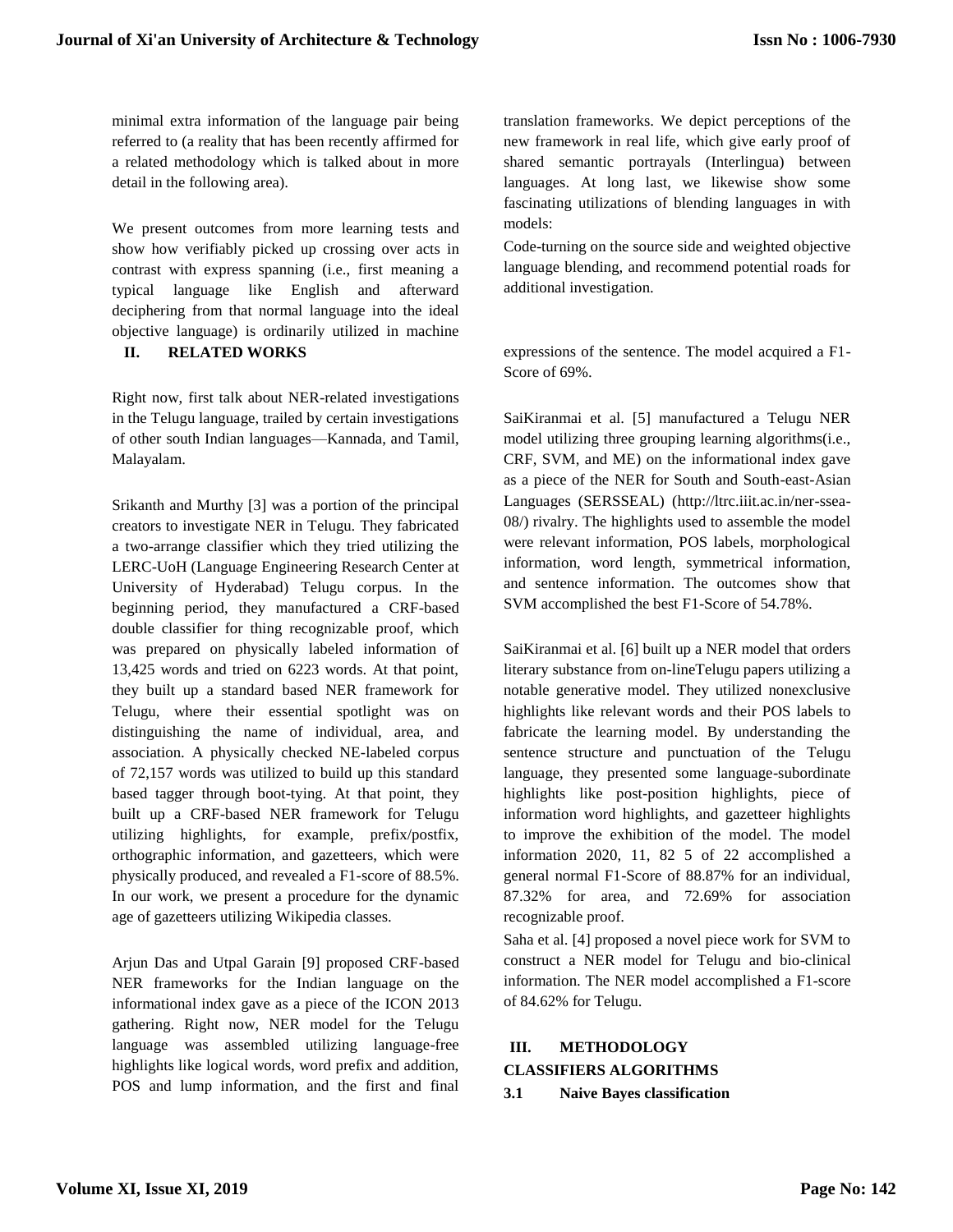Naive Bayes classifiers are an assortment of classification algorithms dependent on Bayes' Theorem. It's anything but a solitary calculation however a group of algorithms where every one of them share a typical rule, for example each pair of highlights being arranged is autonomous of one another.

The key Naive Bayes supposition that will be that each element makes an:

- **Independent**
- Equal

Commitment to the result.

With connection to our dataset, this idea can be comprehended as:

We accept that no pair of highlights is reliant. For instance, the temperature being 'Hot' has nothing to do with the moistness or the viewpoint being 'Blustery' has no impact on the breezes. Subsequently, the highlights are thought to be free.

Secondly, each component is given the equivalent weight (or significance). For instance, knowing the main temperature and moistness alone can't anticipate the result precisely. None of the traits is immaterial and thought to be contributing similarly to the result.

The Bayesian hypothesis is utilized in Naïve-Bayes (NB) classifier. It is appropriate when the info's dimensional is high. Naïve-Bayes created an increasingly basic arrangement strategy against effectively utilized confused grouping systems. NB classifier is a probabilistic classifier worked from the Bayes calculation. It is basic and compelling for content grouping and utilized in spam discovery, explicitly unequivocal substance location, individual email arranging, and archive arrangement (Irina Rish, 2001). It is less computationally concentrated in light of the fact that it expends less processor cycles, takes less memory and little preparing information behind its comparative strategies like Random Forests, Boosted Trees, Support Vector Machines Max Entropy, etc.(Huang, 2003)

The NB classifier picks the most probable grouping Vnb referenced in the quality qualities a1, a2, an.



 $P(c | X) = P(x_1 | c) \times P(x_2 | c) \times \cdots \times P(x_n | c) \times P(c)$ 

The above mechanism of NB classifier to classify all NMT-systems-outputs (1300<sup>\*</sup>6 sentences) have been used into good and bad categories.

# **3.2 SVM**

In machine learning, support vector machines (SVMs, likewise support-vector networks [1]) are directed learning models with related learning algorithms that

break down information utilized for classification and relapse examination. Given a lot of preparing models, each set apart as having a place with either of two classifications, a SVM preparing calculation fabricates a model that doles out new guides to one classification or the other, making it a non-probabilistic double straight classifier (in spite of the fact that strategies, for example, Platt scaling exist to utilize SVM in a probabilistic classification setting). A SVM model is a portrayal of the models as focuses in space, mapped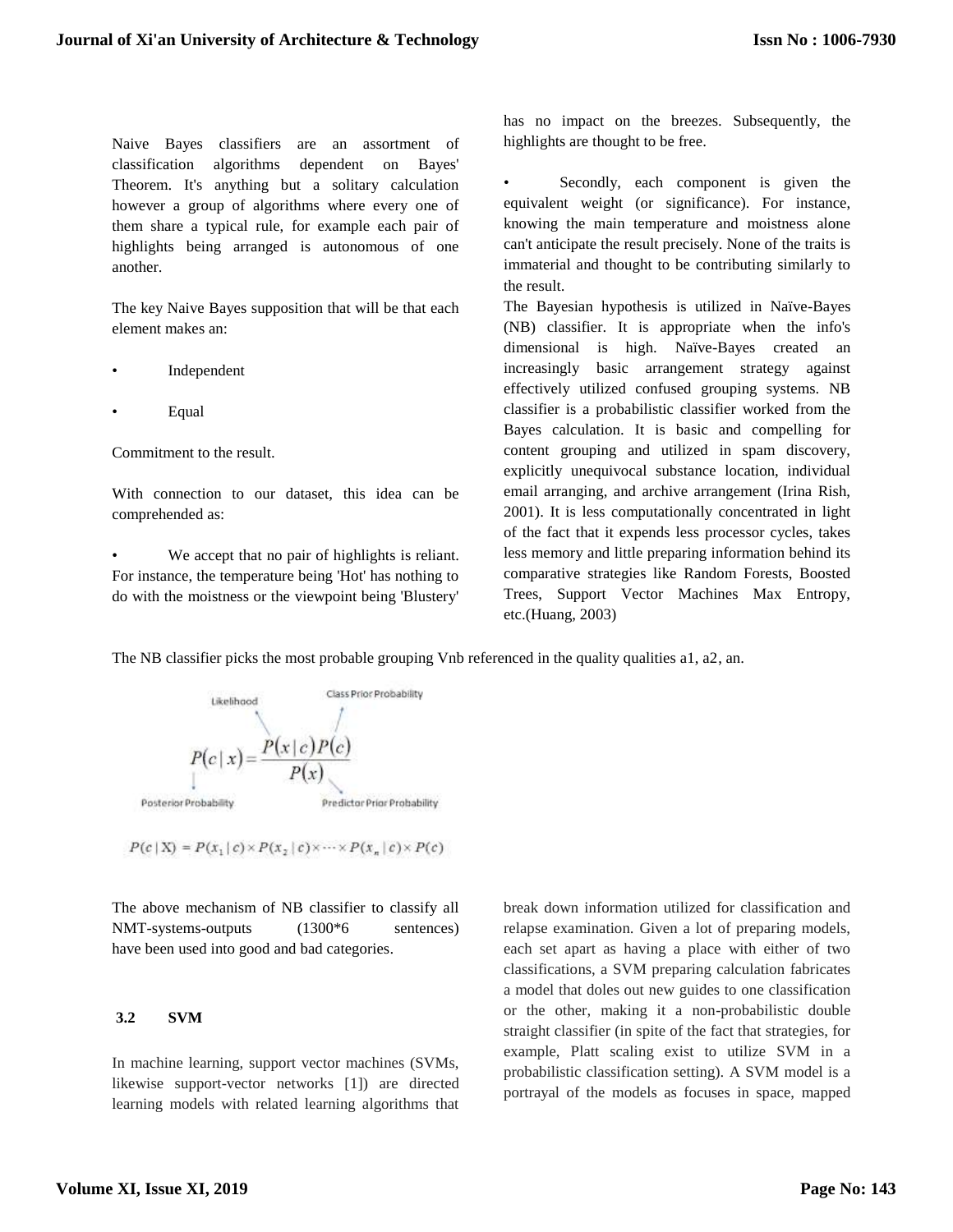with the goal that the instances of the different classes are isolated by a reasonable hole that is as wide as would be prudent. New models are then mapped into that equivalent space and anticipated to have a place with a classification dependent on the side of the hole on which they fall.

Notwithstanding performing direct classification, SVMs can proficiently play out a non-straight classification utilizing what is known as the piece stunt, certainly mapping their contributions to highdimensional component spaces.

At the point when information are unlabelled, administered learning is beyond the realm of imagination, and a solo learning approach is required, which endeavors to locate the common bunching of the information to gatherings, and afterward map new information to these framed gatherings. The supportvector clustering [2] calculation, made by Have Segelmann and Vladimir Vapnik, applies the insights of support vectors, created in the support vector machines calculation, to classify unlabeled information, and is one of the most broadly utilized grouping algorithms in modern applications

# **3.2.1 Maximal-Margin Classifier**

The Maximal-Margin Classifier is a speculative classifier that best clarifies how SVM functions by and by. The numeric information factors (x) in your information (the segments) structure an n-dimensional space. For instance, in the event that you had two information factors, this would frame a twodimensional space.

A hyper plane is a line that parts the information variable space. In SVM, a hyper plane is chosen to best separate the focuses in the info variable space by their group, either class 0 or class 1. In two-measurements, you can picture this as a line and we should accept that the entirety of our info focuses can be totally isolated by this line. For instance:

# $B0 + (B1 * X1) + (B2 * X2) = 0$

Where the coefficients (B1 and B2) that decide the incline of the line and the capture (B0) are found by the learning calculation, and X1 and X2 are the two info factors.

You can make classifications utilizing this line. By connecting input esteems into the line condition, you can figure whether another point is above or underneath the line.

• Above the line, the condition restores a worth more prominent than 0 and the point has a place with the five stars (class 0).

Below the line, the condition restores a worth under 0 and the point has a place with the second (class 1).

• A esteem near the line restores a worth near zero and the point might be hard to arrange.

If the greatness of the worth is enormous, the model may have more trust in the expectation.

The separation between the line and the nearest information focuses is alluded to as the margin. The best or ideal line that can isolate the two classes is the line that as the biggest margin. This is known as the Maximal-Margin hyper plane.

The margin is determined as the opposite good ways from the line to just the nearest focuses. Just these focuses are applicable in characterizing the line and in the development of the classifier. These focuses are known as the support vectors. They support or characterize the hyper plane.

# **3.2.2 Soft Margin Classifier**

Practically speaking, genuine information is untidy and can't be isolated flawlessly with a hyper plane.

The requirement of boosting the margin of the line that isolates the classes must be loose. This is regularly called the soft margin classifier. This change permits a few focuses in the preparation information to disregard the isolating line.

An extra arrangement of coefficients is presented that give the margin squirm room in each measurement.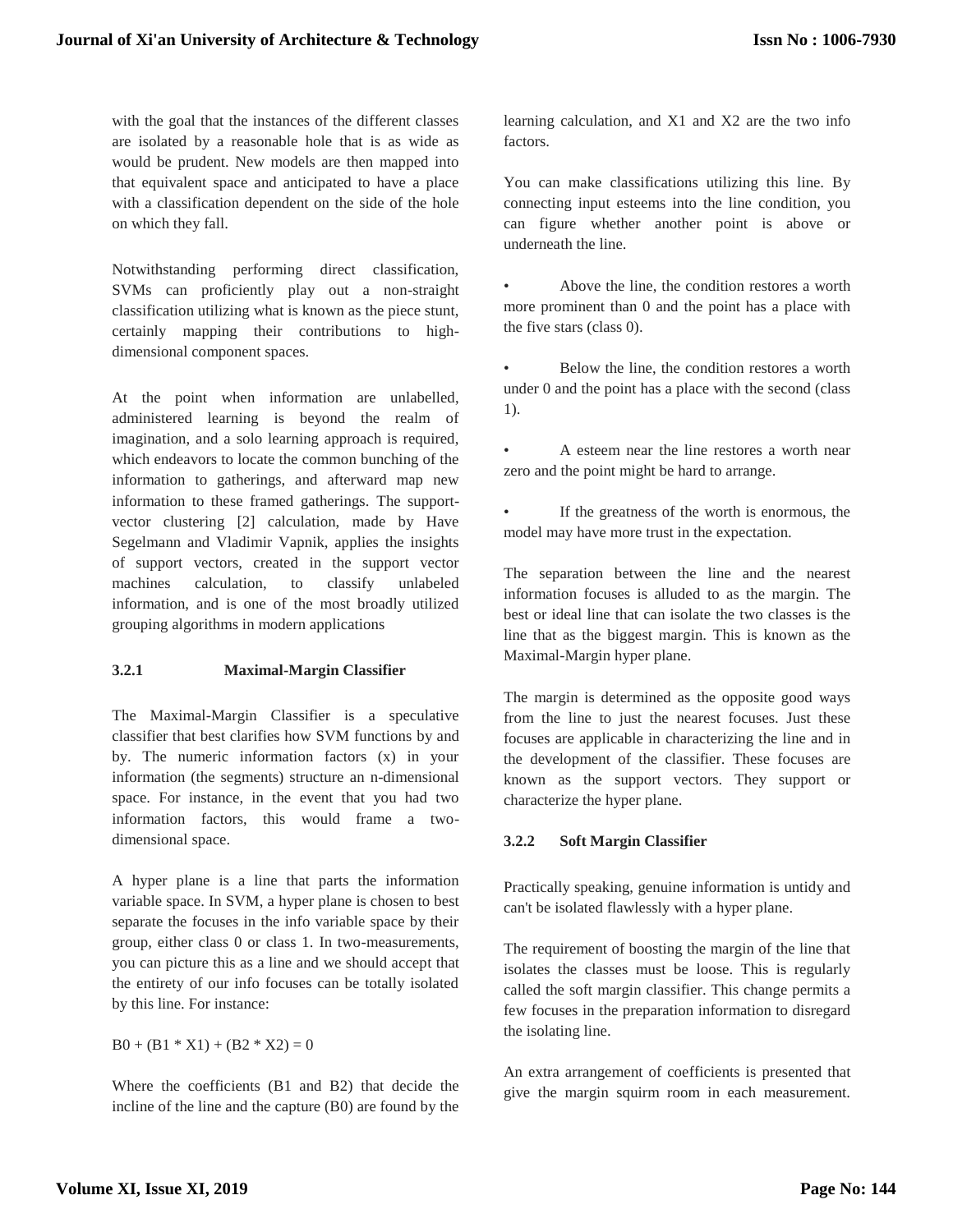These coefficients are once in a while called slack factors. This expands the intricacy of the model as there are more parameters for the model to fit to the information to give this multifaceted nature.

A tuning parameter is presented called essentially C that characterizes the greatness of the squirm permitted over all measurements. The C parameters characterize the measure of infringement of the margin permitted. A C=0 is no infringement and we are back to the rigid Maximal-Margin Classifier depicted previously. The bigger the estimation of C the more infringement of the hyper plane is allowed.

During the taking in of the hyper plane from information, all preparation examples that exist in the separation of the margin will influence the arrangement of the hyper plane and are alluded to as support vectors. Furthermore, as C influences the quantity of occurrences that are permitted to fall inside the margin, C impacts the quantity of support vectors utilized by the model. The littler the estimation of C, the more delicate the calculation is to the preparation information (higher difference and lower bias).The bigger the estimation of C, the less touchy the calculation is to the preparation information (lower fluctuation and higher predisposition).

# **3.2.3 Support Vector Machines (Kernels)**

The SVM calculation is actualized practically speaking utilizing a piece.

The learning of the hyper plane in straight SVM is finished by changing the issue utilizing some direct variable based math, which is out of the extent of this prologue to SVM.

A ground-breaking knowledge is that the straight SVM can be reworded utilizing the internal result of any two given perceptions, as opposed to the perceptions themselves. The internal item between two vectors is the total of the augmentation of each pair of information esteems.

The condition for making an expectation for another info utilizing the dab item between the information (x) and each support vector (xi) is determined as follows:

 $f(x) = B0 + \text{sum}(air * (x, xi))$ 

This is a condition that includes figuring the inward results of another info vector (x) with all support vectors in preparing information. The coefficients B0 and ai (for each info) must be evaluated from the preparation information by the learning calculation.

# **3.2.4 Direct Kernel SVM**

The speck item is known as the portion and can be recomposed as:

 $K(x, xi) = sum(x * xi)$ 

The bit characterizes the likeness or a separation measure between new information and the support vectors. The speck item is the likeness measure utilized for direct SVM or a straight portion on the grounds that the separation is a straight mix of the data sources.

Different bits can be utilized that change the information space into higher measurements, for example, a Polynomial Kernel and a Radial Kernel. This is known as the Kernel Trick.

It is attractive to utilize progressively complex bits as it permits lines to isolate the classes that are bended or much increasingly unpredictable. This thus can prompt progressively precise classifiers.

# **3.2.5 Polynomial Kernel SVM**

Rather than the dab item, we can utilize a polynomial part, for instance:

 $K(x, xi) = 1 + sum(x * xi)^{d}$ 

Where the level of the polynomial must be determined by hand to the learning calculation. When d=1 this is equivalent to the direct bit. The polynomial bit takes into consideration bended lines in the information space.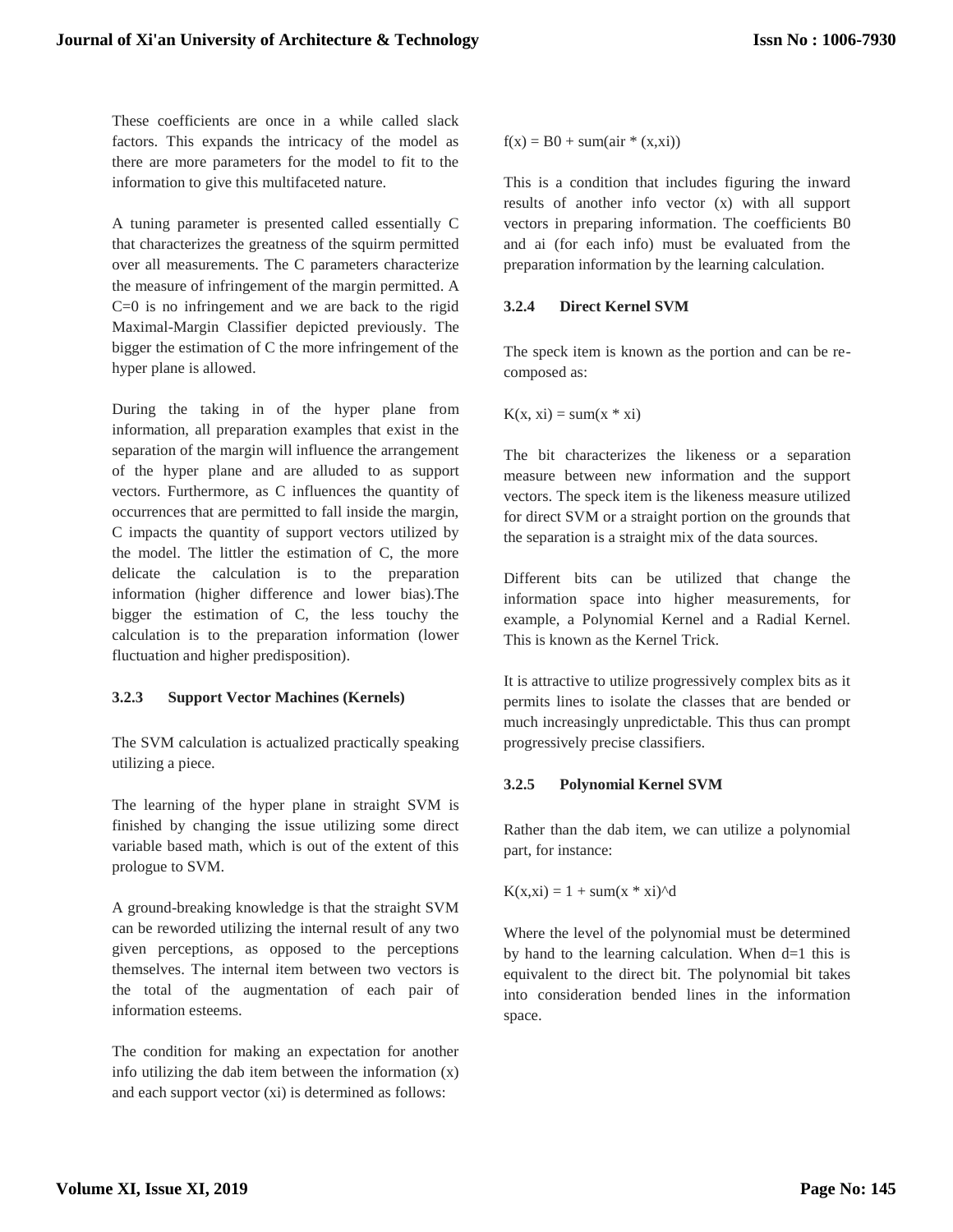#### **3.2.6 Spiral Kernel SVM**

At last, we can likewise have a progressively unpredictable spiral part. For instance:

 $K(x, xi) = exp(- gamma * sum((x - xi^2))$ 

Where gamma is a parameter that must be determined to the learning calculation. A decent default an incentive for gamma is 0.1, where gamma is frequently  $0 <$  gamma  $< 1$ . The spiral piece is neighborhood and can make complex districts inside the element space, as shut polygons in two-dimensional space.

# **3.3 Weka Toolkit**

Weka is an assortment of machine learning calculations for information mining assignments. The Technique/calculations can be set by composing own java projects or it can apply legitimately to the dataset. Weka contains devices for information pre-handling, characterization, relapse, bunching, affiliation rules, and perception. It is additionally appropriate for growing new machine learning plans. Weka gives an execution of machine learning calculations to characterize the NMT-Outputs. First Weka Toolkit should be introduced and afterward all the necessary credits should be fixed into it lastly, both the calculations for example Naïve Bayes and SVM is applied to it to characterize NMT-Outputs in great and awful classes.

# 3.4 **language model**

A statistical language model is a likelihood dissemination over groupings of words. Given such a succession, state of length m, it allots a likelihood to the entire grouping.

The language model gives setting to recognize words and expressions that sound comparable. For instance, in American English, the expressions "perceive discourse" and "wreck a decent sea shore" sound comparable, yet mean various things.

Information sparsely is a significant issue in building language models. Most conceivable word arrangements are not seen in preparing. One arrangement is to make the suspicion that the likelihood of a word just relies upon the past n words. This is known as a n-gram model or unigram model when  $n = 1$ . The unigram model is otherwise called the pack of words model.

Assessing the overall probability of various expressions is helpful in numerous regular language preparing applications, particularly those that produce message as a yield. Language displaying is utilized in discourse recognition,[1] machine translation,[2] grammatical feature labeling, parsing,[2] Optical Character Recognition, penmanship recognition,[3] data recovery and different applications.

In discourse acknowledgment, sounds are coordinated with word successions. Ambiguities are simpler to determine when proof from the language model is incorporated with an elocution model and an acoustic model.

Language models are utilized in data recovery in the inquiry probability model. There, a different language model is related with each record in an assortment. Reports are positioned dependent on the likelihood of the question Q in the record's language model: Commonly, the unigram language model is utilized for this reason.

# **IV. PROPOSAL WORK**

The general procedure begins with a customer who will include a sentence for translation utilizing web administration. The customer will get a crude translation from NMT-Engine. This translation is a contribution for the language model (LM).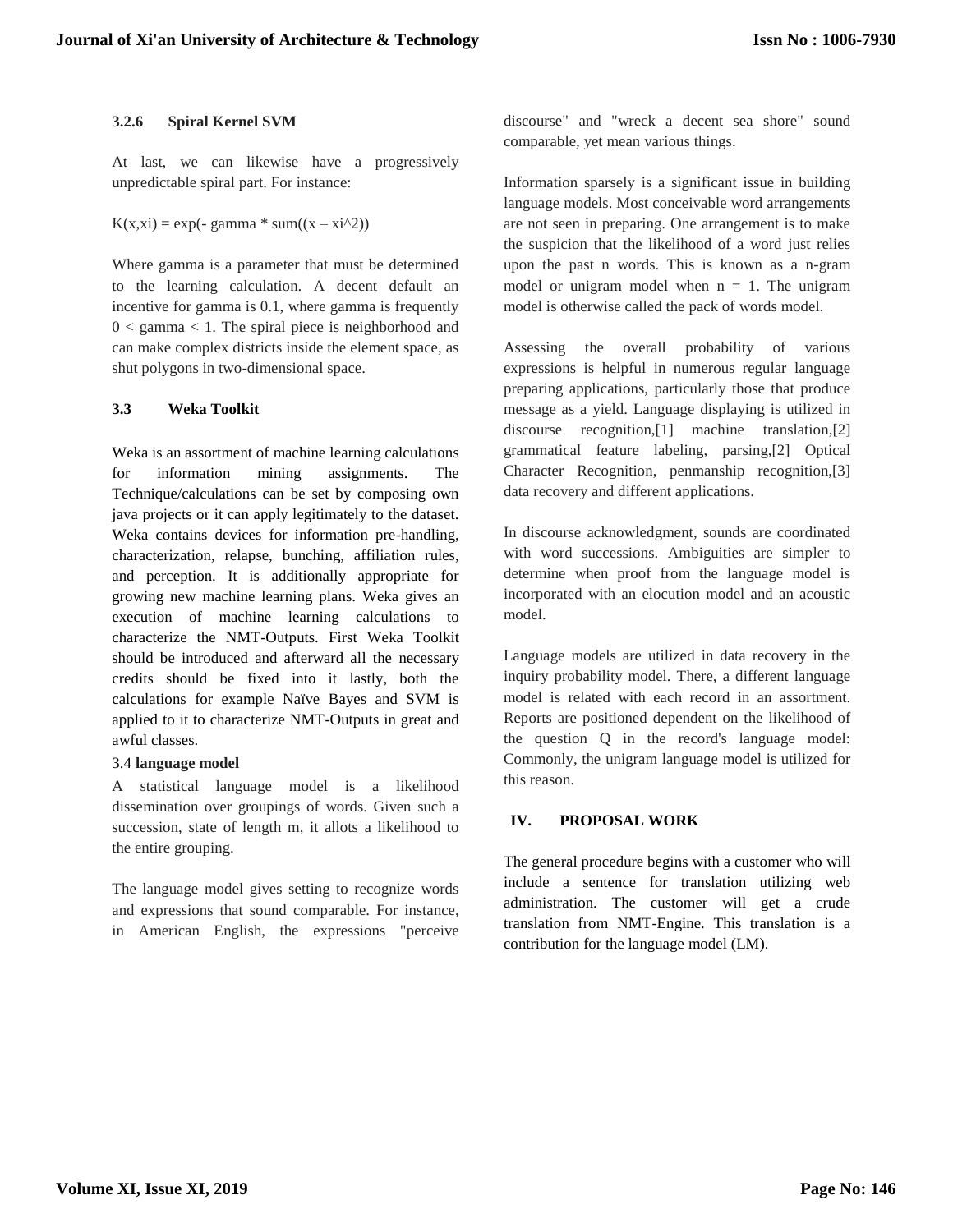

Figure 2. Overall system work flow

LM assists with figuring the likelihood of the sentence. This likelihood score and some different properties which are referenced in Table 1 will go in both the classifiers'. Naïve Bayes(NB) Classifier and SVM. The classifier will order the sentence in the fortunate or unfortunate classification as indicated by the given

# **V. RESULT ANALYSIS**

The consequence of NB classifier and SVM are corresponded with human assessment. There is a positive relationship with all Machine Translation

trait's qualities. On the off chance that the translation is acceptable quality translation, at that point it will be sent for post-editing else it will be sent for pre-editing and retranslation. This characterization procedure will work as indicated by the accompanying outline:-

frameworks. The most elevated connection can be seen with EBNMT NMT-Engine, it is 0.656024 and 0.65591 as referenced in fig 3.



Fig 3: Correlation with human judgment